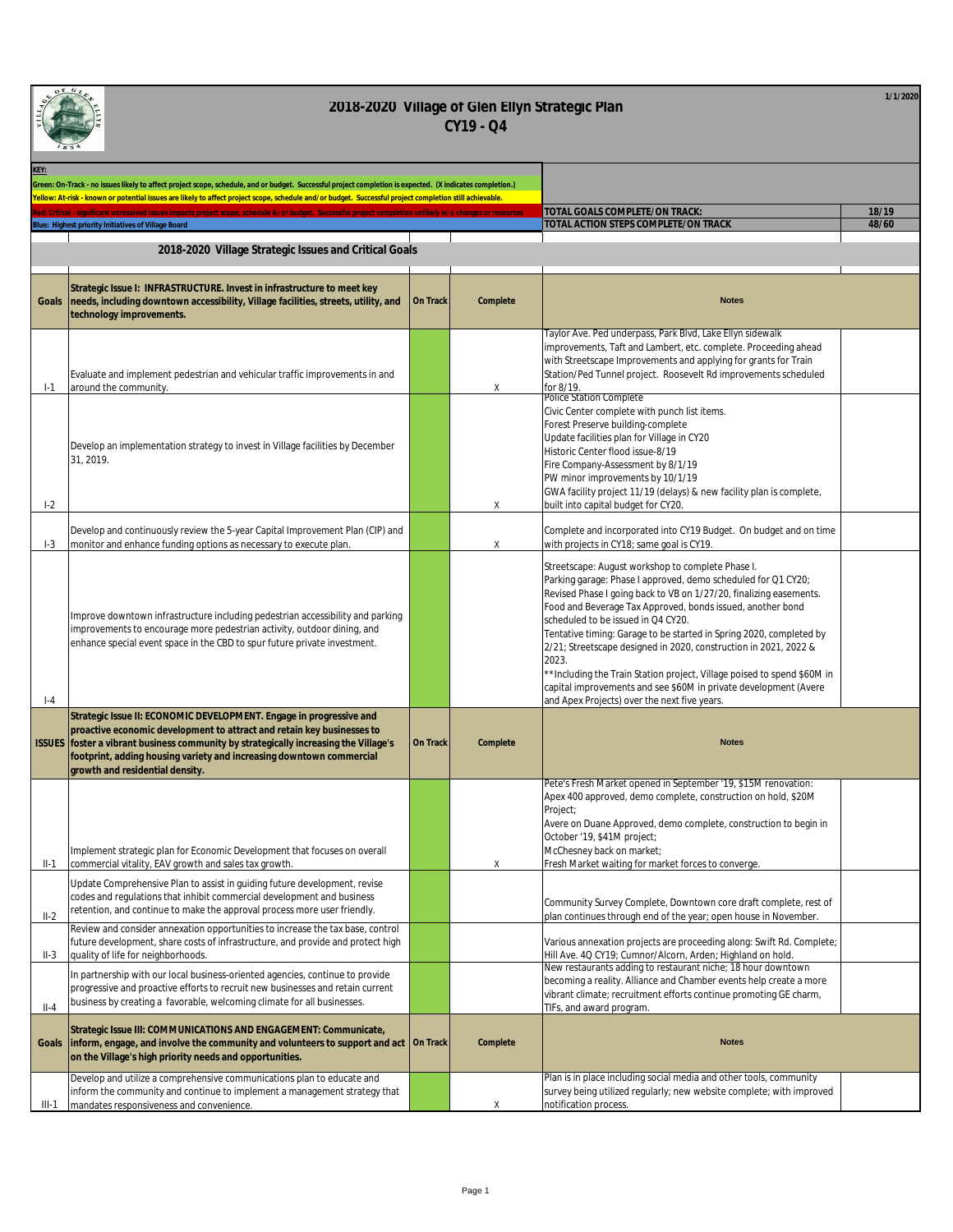|   | $G_{L,c}$<br>o |
|---|----------------|
| Ë |                |
|   |                |
|   | 8 <sup>5</sup> |

**1/1/2020**

| 1834      |                                                                                                                                                                                                                                                     |          |          |                                                                                                                                                                                                                                                                                                                                         |
|-----------|-----------------------------------------------------------------------------------------------------------------------------------------------------------------------------------------------------------------------------------------------------|----------|----------|-----------------------------------------------------------------------------------------------------------------------------------------------------------------------------------------------------------------------------------------------------------------------------------------------------------------------------------------|
| $III-2$   | Utilize multiple communication tools to ensure the Village is engaged with<br>residents, businesses, and intergovernmental partners.                                                                                                                |          | Χ        | New Website, Social Media, e-news, etc. Emergency communication<br>includes radio station, alerting system, and sirens.                                                                                                                                                                                                                 |
| $III-3$   | Communicate the strategic plan and priorities and ensure the Village Board and<br>Boards and Commissions are aligned.                                                                                                                               |          | Χ        | Quarterly updates on website and VB workshops.                                                                                                                                                                                                                                                                                          |
| $III - 4$ | Recruit and identify meaningful roles for volunteers.                                                                                                                                                                                               |          | $\chi$   | Completed a more formal communication plan to volunteers, Village<br>President meets with chairs a few times a year.                                                                                                                                                                                                                    |
| Goals     | Strategic Issue IV: FINANCIAL SUSTAINABILITY. Grow revenue and focus<br>spending in line with anticipated resources to meet the highest priority needs<br>and maintain the Village's AAA bond rating.                                               | On Track | Complete | <b>Notes</b>                                                                                                                                                                                                                                                                                                                            |
| $VI-1$    | Evaluate new revenue concepts and cost controls that continue to deliver high<br>quality services and necessary capital investment.                                                                                                                 |          | Χ        | Renegotiated contracts in 2018: EMS, Refuse and water rates.<br>Evaluating revenue options: Food and Beverage Tax, storm water fee,<br>and building permit fees. Food and Beverage Tax approved;<br>Water/Sewer Fee frozen for CY19; survey pending.                                                                                    |
| $VI-2$    | Complete financial monitoring including annual audits, five-year forecast, CIP,<br>and Scorecard as appropriate to maintain long-term financial stability.                                                                                          |          | Χ        | Budget and audit awards received.<br>Scorecard to be completed by 10/19                                                                                                                                                                                                                                                                 |
| $VI-3$    | Ensure maximum productivity and efficiency by reviewing staffing allocations,<br>creating succession plans, motivating employees by focusing on talent<br>development and training to empower the greatest asset in the organization:<br>employees. |          |          | Focused on retention and results.<br>Succession planning is ongoing within all departments.<br>Performance reviews and talent management meetings will be<br>complete this fall determining 100% merit system.-Complete<br>Assessment of overall employee engagement by 8/1 and rolling out<br>ways to improve by Q2 CY20.              |
| Goals     | Strategic Issue V: Village Links/Reserve 22 mission is to enhance the quality of<br>life in Glen Ellyn by offering outstanding recreational and dining<br>opportunities, while providing storm water protection, at no costs to the                 | On Track | Complete | <b>Notes</b>                                                                                                                                                                                                                                                                                                                            |
| $V-1$     | Develop and implement business goals and growth options to maximize profits<br>without sacrificing overall quality or resident/community benefits.                                                                                                  |          |          | 2018 was challenging weather year, impacting golf and restaurant,<br>banquet business was strong again. Restaurant renovation did meet<br>goal of 10% increase, something to build on for 2019. '19 has been<br>slow due to very poor weather this spring. Summer was very strong,<br>best months on record from a revenue perspective. |
| $V-2$     | Reposition Reserve 22 with renewed focus on quality and consistent food and<br>service.                                                                                                                                                             |          | Χ        | New Management team on board and driving results. Met quality<br>goals for the year. Need to continue to be consistent.                                                                                                                                                                                                                 |
| $V-3$     | Sustain the financial stability of the business through capital planning and cash<br>reserve policies.                                                                                                                                              |          | Χ        | Cash reserve policy modified, 10-year capital plan finalized, and<br>budget plan for CY19 completed.                                                                                                                                                                                                                                    |
| $V-4$     | Develop a comprehensive marketing plan and ensure communication and<br>alignment between Recreation Commission and Village Board.                                                                                                                   |          | Χ        | New Marketing Strategist currently executing plan for 2019.                                                                                                                                                                                                                                                                             |

#### **2018-2020 Village Strategic Issues and Action Plan**

|        | Strategic Issue I: INFRASTRUCTURE. Invest in infrastructure to meet key needs, including downtown accessibility, Village facilities, streets, utility, and technology improvements.           |          |          |                                                                                                                                                                                                                                                                                |                     |  |  |  |
|--------|-----------------------------------------------------------------------------------------------------------------------------------------------------------------------------------------------|----------|----------|--------------------------------------------------------------------------------------------------------------------------------------------------------------------------------------------------------------------------------------------------------------------------------|---------------------|--|--|--|
|        | Goal # Action Steps                                                                                                                                                                           | On track | Complete | <b>Comments</b>                                                                                                                                                                                                                                                                | Dept.               |  |  |  |
| $1-1a$ | Construct the pedestrian underpass on Taylor Ave. by December 2018.                                                                                                                           |          | Χ        | Project complete by December 31, 2018.                                                                                                                                                                                                                                         | PW/<br>Admin        |  |  |  |
| $1-1b$ | Complete Phase I engineering design and submit grants for the pedestrian tunnel and<br>renovated or new train station by June 1, 2019                                                         |          | X        | Team selected 18 month process to finalize design and identify<br>funding sources. Grant applications are submitted for first round of<br>grants and earmarked \$14.5M through CMP; another \$3M from<br>Metra.                                                                | CD/<br>PW/<br>Admin |  |  |  |
| $1-1c$ | Design and construct Roosevelt Rd. access improvements for the Baker Hill shopping<br>center as well as improved access south of Roosevelt Rd by September 2019.                              |          |          | Completed just ahead of the Grand Opening of Pete's Market; better<br>access that benefits all businesses in the Baker Hill Shopping Center as<br>well as improves overall traffic flow in the area.                                                                           | PW/<br>Admin        |  |  |  |
| $1-2a$ | Complete the renovations of the Civic Center including overseeing the Innovation<br>DuPage build-out on time and on budget by May 2019.                                                       |          | X        | Expected the GMP by end of July, 2018. Construction began in<br>November including HVAC improvements. Substantial completion is<br>expected by April 25.                                                                                                                       | All                 |  |  |  |
| $1-2b$ | Build out the salt dome space at the Forest Preserve Building by April 2019 and facilitate<br>the McKee House Preservation group on plans to save this historic structure by October<br>2019. |          |          | Forest Preserve moved out by February 1, complete renovations for<br>winter 2019/20; McKee House committee is struggling raising funds,<br>update schedule for VB in Q1.                                                                                                       | PW/<br>Admin        |  |  |  |
| $1-2c$ | Complete and monitor GWA infrastructure projects including Combined Heat and Power<br>(CHP) and Facilities Improvement Project (FIP) by July 2020.                                            |          |          | CHP completed, but monitoring is ongoing. Phase I of Facility Project<br>substantially completed by April 2018; Phase II deadline is now set for<br>July 2020, concerns with timing and need to negotiate final costs.<br>New Facility Study draft completed; approved by EOC. | PW                  |  |  |  |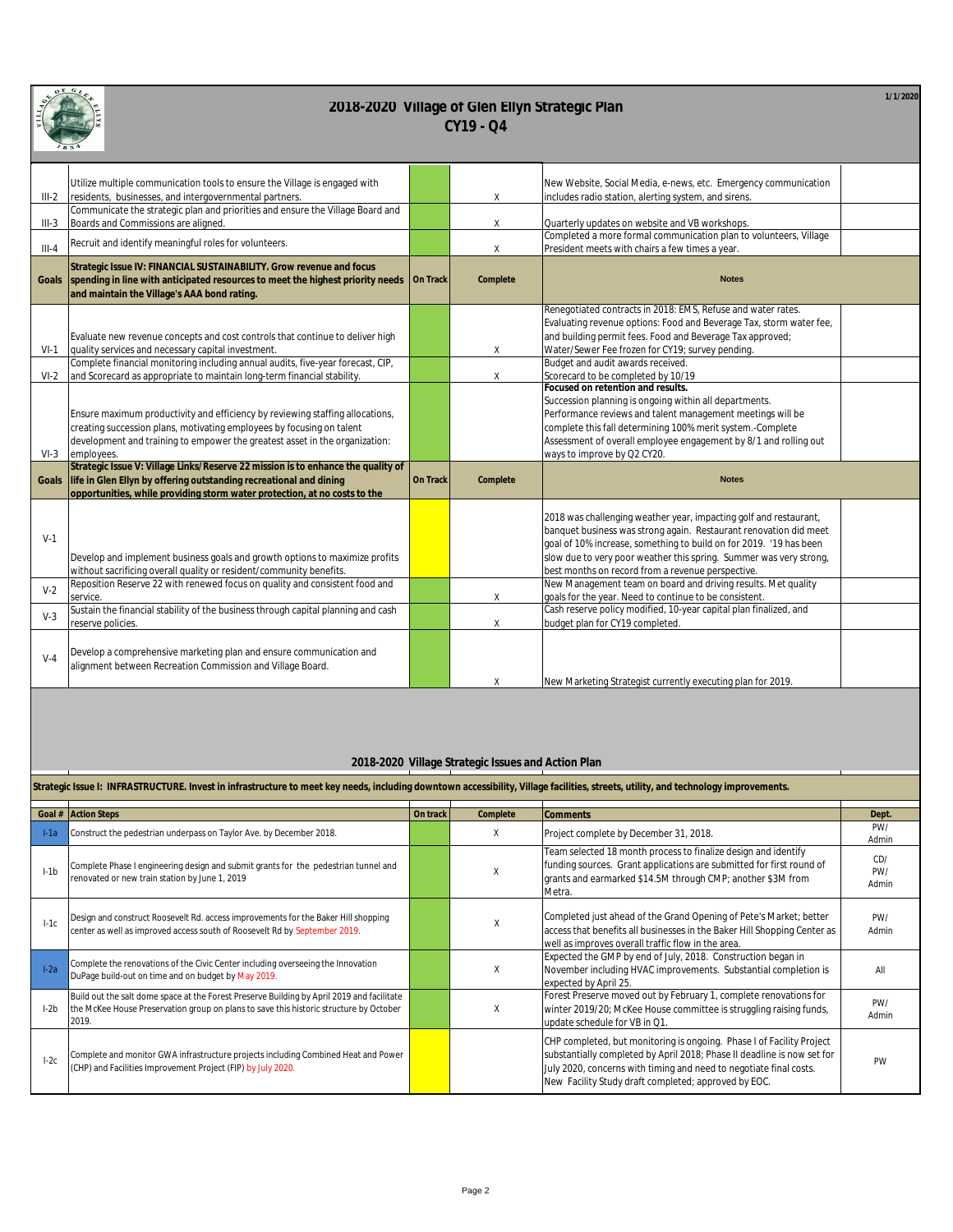

| * * *  |                                                                                                                                                                                                                                                                                            |  |        |                                                                                                                                                                                                                                                                                                                                                                                                                                                                                              |              |  |  |
|--------|--------------------------------------------------------------------------------------------------------------------------------------------------------------------------------------------------------------------------------------------------------------------------------------------|--|--------|----------------------------------------------------------------------------------------------------------------------------------------------------------------------------------------------------------------------------------------------------------------------------------------------------------------------------------------------------------------------------------------------------------------------------------------------------------------------------------------------|--------------|--|--|
| $l-2d$ | Update the annual facilities plan that ensures annual investment in Village facilities<br>including Fire Stations, Police Station, Public Works, Village Links, and History Center by<br>December 2018.                                                                                    |  | $\chi$ | Police Station Complete<br>Civic Center complete with punch list items.<br>Forest Preserve building-complete<br>Update facilities plan for Village in CY20<br>Historic Center flood issue resolved and they are back open for<br>business<br>Fire Company-Assessment completed and will be incorporated into<br>Facilities Study.<br>PW Building minor improvements completed<br>GWA facility project 11/19 (delays) & new facility plan is complete,<br>built into capital budget for CY20. | Admin        |  |  |
| $1-3a$ | Execute the Capital Improvement Plan (CIP) including IT improvements, facility<br>improvements, and equipment replacement by Jan. 1, 2021.                                                                                                                                                 |  |        | Reoccurring annually.                                                                                                                                                                                                                                                                                                                                                                                                                                                                        | All          |  |  |
| $I-3b$ | Develop and begin to implement the Roosevelt Road water main replacement project by<br>November 2019.                                                                                                                                                                                      |  | X      | Phase I (Nicoll Way to IL-53) Complete; other water improvements<br>scheduled for over next 5 years.                                                                                                                                                                                                                                                                                                                                                                                         | PW           |  |  |
| $1-4a$ | Design and update utility and streetscape improvements in CBD to enhance critical<br>commercial area to allow further private investment and improve quality of life by<br>December 2019.                                                                                                  |  |        | CBD Utility Study completed; design team (Civil Tech) finalizing Phase I<br>by January 1, 2020. New schedule: Phase II approved by VB set to be<br>completed by end of 2020; Construction scheduled for 2021, 2022,<br>and 2023.                                                                                                                                                                                                                                                             | PW/Admin     |  |  |
| $I-4b$ | Evaluate parking garage alternatives as well as economic development partnerships that<br>would increase parking in the downtown by October 2019. Village Board provided further<br>direction to proceed with plans to construct a parking garage behind the Civic Center by<br>July 2020. |  |        | Apex 400 parking garage project is delayed because of court actions.<br>Civic Center Parking Garage going back to VB on 1/27; If approved, set<br>for constrution to begin in March, completed by 2/2021                                                                                                                                                                                                                                                                                     | CD/<br>Admin |  |  |
| $1-4c$ | Execute implementation of Phase I of Village wayfinding plan by August 2019.                                                                                                                                                                                                               |  | X      | First phase was installed in August 2019, final components to be<br>installed this fall. Next phase scheduled for 2021                                                                                                                                                                                                                                                                                                                                                                       | CD/PW        |  |  |
|        |                                                                                                                                                                                                                                                                                            |  |        | TOTAL COMPLETE/ON TARGET=TOTAL: 9/12                                                                                                                                                                                                                                                                                                                                                                                                                                                         |              |  |  |
|        |                                                                                                                                                                                                                                                                                            |  |        |                                                                                                                                                                                                                                                                                                                                                                                                                                                                                              |              |  |  |

**Strategic Issue II: ECONOMIC DEVELOPMENT. Engage in progressive and proactive economic development to attract and retain key businesses to foster a vibrant business community by strategically increasing the Village's footprint, adding housing variety and increasing downtown commercial growth and residential density.**

|         | Goal # Action Steps                                                                                                                                                                                                                                                                                                                                                                                                                                                                                                                                                                                                                                                                                                                            | On track | Complete | <b>Comments</b>                                                                                                                                                                                                                                                                          | Dept.        |
|---------|------------------------------------------------------------------------------------------------------------------------------------------------------------------------------------------------------------------------------------------------------------------------------------------------------------------------------------------------------------------------------------------------------------------------------------------------------------------------------------------------------------------------------------------------------------------------------------------------------------------------------------------------------------------------------------------------------------------------------------------------|----------|----------|------------------------------------------------------------------------------------------------------------------------------------------------------------------------------------------------------------------------------------------------------------------------------------------|--------------|
| $II-1a$ | Focus on key development sites in the CBD and move forward with Giesche and<br>McChesney sites and other underutilized parcels by December 31, 2019.                                                                                                                                                                                                                                                                                                                                                                                                                                                                                                                                                                                           |          |          | Apex 400 Approved. Litigation Pending<br>Avere Project Approved<br>McChensey Project moving forward, VB Workshop scheduled for<br>1/21/20                                                                                                                                                | CD/<br>Admin |
| $II-1b$ | Review plans and work with Pete's Market to ensure their project is completed by<br>September 2019                                                                                                                                                                                                                                                                                                                                                                                                                                                                                                                                                                                                                                             |          | χ        | Pete's Open for business                                                                                                                                                                                                                                                                 | CD/<br>Admin |
| $II-1C$ | Execute the Economic Development plan including TIF promotion, Awards<br>Program, business retention, as well as market village events, business<br>education and promote available sites and other opportunities to grow EAV,<br>sales tax and a diverse and dynamic commercial districts; monitor annually by<br>December 31, 2019.                                                                                                                                                                                                                                                                                                                                                                                                          |          |          | Efforts continue on all fronts: business recruitment and retention<br>efforts focused on award program, TIF Districts promotion and<br>development review. CBD becoming a thriving restaurant district with<br>good mix of entertainment and other retail options.                       | CD/<br>Admin |
| $II-2a$ | Engage the community in a process and update the Village's Comprehensive Plan by May<br>2020.                                                                                                                                                                                                                                                                                                                                                                                                                                                                                                                                                                                                                                                  |          |          | Project has begun, CBD discussed by Plan Commission and VB,<br>finalizing draft plan and preparing for open house in Q1 CY20. Plan to<br>be finalized and approved by summer 2020.                                                                                                       | CD           |
| $II-2b$ | Implement an online building permit system to provide customer flexibility and improved<br>service by October 2021.                                                                                                                                                                                                                                                                                                                                                                                                                                                                                                                                                                                                                            |          |          | This will be a multi-step process. First, we need to analyze all current<br>workflows (Munis-PACE) and make necessary improvements to<br>prepare to insall upgrades to our permitting system. Hope to<br>complete the workflow improvements in CY20 and install new<br>software in CY21. | CD           |
| $II-2c$ | Review and modify building codes, and ARC guidelines to create more flexibility for<br>businesses by June 2020                                                                                                                                                                                                                                                                                                                                                                                                                                                                                                                                                                                                                                 |          |          | Zoning Code modifications approved by VB; Sign Codes finalized in fall<br>2018, contractor registration propsoed to be simplified in Q1 CY20;<br>building and ARC codes scheduled for Q2 2020.                                                                                           | CD           |
| $II-3a$ | Embrace residential and commercial annexation opportunities:<br>* Finalize the annexation of the industrial properties on the north side of Hill Ave.<br>Complete<br>*Finalize the annexation of DuPage Forest Preserve between Crescent and St. Charles by<br>March 1, 2018.-Complete<br>* Finalize the annexation of the industrial properties on the south side of Hill Ave by<br>March 1, 2020<br>*Finalize the annexation of the development on Swift Rd. through the existing pre-<br>annexation agreement. Complete<br>*Continue to pursue annexation on Cumnor by March 2020.<br>Continue to pursue annexation of areas near GWA by December 2020<br>Grow business relationships with economic development partners, including but not |          |          | See notes under Goal<br>Assist with events, Innovation DuPage, marketing and                                                                                                                                                                                                             | CD/<br>Admin |
| $II-4a$ | limited to, Alliance of Downtown Glen Ellyn, Glen Ellyn Chamber of Commerce, Choose<br>DuPage, College of DuPage, Glen Ellyn Public Library, DuPage Convention and Visitors<br>Bureau. Ongoing.                                                                                                                                                                                                                                                                                                                                                                                                                                                                                                                                                |          |          | communications, support COD initiatives; strengthen role with CVB.<br>Meeting montly with ED Stakeholders beginning in 2020.                                                                                                                                                             | CD/<br>Admin |
| $II-4b$ | Develop a plan to include the new Innovation DuPage in our business recruitment and<br>retention efforts by January 2020 and implement plan by June 2020                                                                                                                                                                                                                                                                                                                                                                                                                                                                                                                                                                                       |          |          | Working with partners including Library, Realtors, HS, Chamber and<br>Alliance.                                                                                                                                                                                                          | Admin        |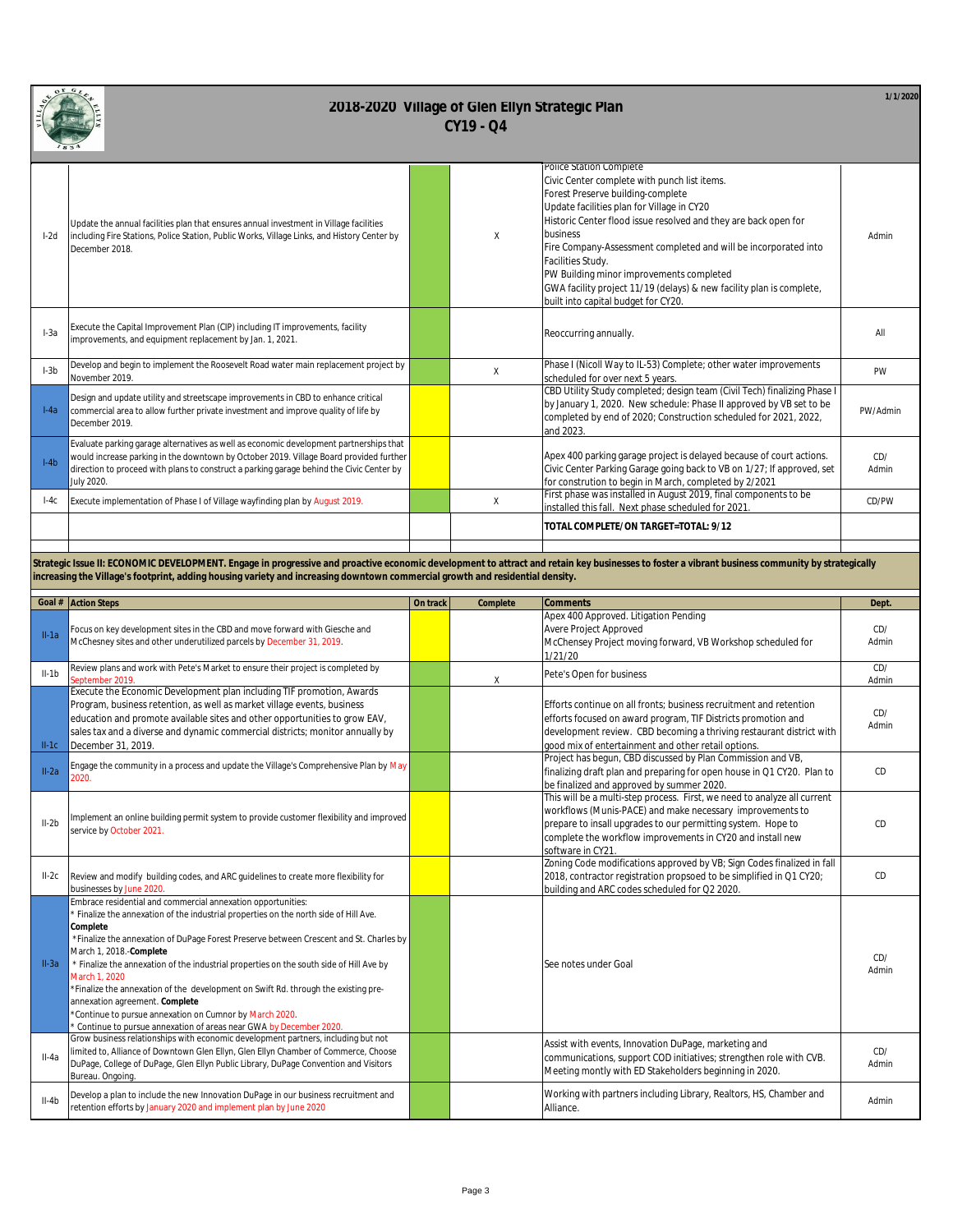| $\bullet$ | GLE<br>$\mathbf{o}$ r |
|-----------|-----------------------|
| Ï         |                       |
|           | R                     |

| $II-4C$  | Consider including additional green space (plaza/pocket parks/fire pits), sidewalk cafes, a<br>sound system, improved alleys and parking lots, and enhanced lighting in the CBD as part<br>of the streetscape improvements being considered by October 2020. |          |             | CBD Utility Study In Progress, will be included in Streetscape Plan.<br>Purchased 423 Main to create better accessibility for parking garage.                                                                                                                                                                                                                                                                                                                                                                                                                                                             | Admin/<br>PW     |
|----------|--------------------------------------------------------------------------------------------------------------------------------------------------------------------------------------------------------------------------------------------------------------|----------|-------------|-----------------------------------------------------------------------------------------------------------------------------------------------------------------------------------------------------------------------------------------------------------------------------------------------------------------------------------------------------------------------------------------------------------------------------------------------------------------------------------------------------------------------------------------------------------------------------------------------------------|------------------|
| $II-4d$  | Partner with the Chamber and the Alliance on opportunities to encourage CBD<br>businesses to extend hours by increasing pedestrian traffic and customers through<br>special events and activities. Ongoing.                                                  |          |             | Events and new restaurants and retail shops are achieving that goal.                                                                                                                                                                                                                                                                                                                                                                                                                                                                                                                                      | CD/<br>Admin     |
| $II-4e$  | Monitor and promote a balanced approach to meeting the parking needs of the<br>community and work with the business community to educate and collaborate on<br>solutions by December 2019.                                                                   |          |             | Short term parking ideas such as signage, private use, valet parking,<br>and enforcement modifications implemented. Rolled out<br>communication plan and additional modifications over next year as<br>capital projects impact downtown parking. Park by the Path and<br>signage are significant accomplishments. Working on shared parking<br>arrangements with a number of businesses and churches.                                                                                                                                                                                                     | Admin/Police/Fin |
| II-4f    | Market and redevelop 825 N. Main property by June 2020                                                                                                                                                                                                       |          |             | Proceed to buy back property and redevelop the property as a key<br>corner in the commercial district. Broker has been hired and the<br>property is back on the market.                                                                                                                                                                                                                                                                                                                                                                                                                                   | Admin/CD         |
|          |                                                                                                                                                                                                                                                              |          |             | TOTAL COMPLETE/ON TARGET=TOTAL: 9/13                                                                                                                                                                                                                                                                                                                                                                                                                                                                                                                                                                      |                  |
|          |                                                                                                                                                                                                                                                              |          |             |                                                                                                                                                                                                                                                                                                                                                                                                                                                                                                                                                                                                           |                  |
|          | Strategic Issue III: COMMUNICATIONS AND ENGAGEMENT. Communicate with, educate and involve the community and volunteers to support and act on the Village's high priority needs and opportunities.                                                            |          |             |                                                                                                                                                                                                                                                                                                                                                                                                                                                                                                                                                                                                           |                  |
| Goal #   | <b>Action Steps</b>                                                                                                                                                                                                                                          | On track | Complete    | <b>Comments</b>                                                                                                                                                                                                                                                                                                                                                                                                                                                                                                                                                                                           | Dept.            |
| III-1a   | Educate and promote the community survey as part of the strategic planning process by<br>March 2018.                                                                                                                                                         |          | $\mathsf X$ | Survey completed in October 2017.                                                                                                                                                                                                                                                                                                                                                                                                                                                                                                                                                                         | Admin            |
| $III-1b$ | Conduct emergency preparedness drill annually in the new EOC and continue to promote<br>Reverse 911 system, radio station, cable station for emergency communication by<br>August 2018                                                                       |          | Χ           | Drill complete in October 2018. Follow up work and communicate<br>legislative and County changes over next year.                                                                                                                                                                                                                                                                                                                                                                                                                                                                                          | PD/<br>Admin     |
| $III-1C$ | Continue philosophy that all customers are responded to by the village within two<br>business days with an acknowledgement of their request. - Ongoing                                                                                                       |          |             | Ongoing. Periodic review in place.                                                                                                                                                                                                                                                                                                                                                                                                                                                                                                                                                                        | All              |
| $III-1d$ | Develop an annual joint marketing plan with the Chamber and Alliance focused on<br>special event promotion annually by end of February                                                                                                                       |          | $\mathsf X$ | Reoccurs annually.                                                                                                                                                                                                                                                                                                                                                                                                                                                                                                                                                                                        | Admin            |
| $III-2a$ | Increase customer convenience, interaction, and improve transparency by enhancing the<br>functionality of the Village website by May 2019.                                                                                                                   |          | $\mathsf X$ | Complete, new website is much improved and public education<br>continues on how best to utilize all functions. Will be considering<br>utilizing other portals in the future such as Boards and Commissions<br>and meeting agendas.                                                                                                                                                                                                                                                                                                                                                                        | Admin            |
| $III-2b$ | Monitor the success of the PW service request system (YourGOV) and evaluate<br>alternatives for other departments to utilize byApril 2020.                                                                                                                   |          |             | PW is complete, shifting to See/Click/Fix by Q2 CY20; then expanding<br>uses to other departments. Admin to lead this effort with Finance,<br>Property Maintenance and Police Records as next departments.                                                                                                                                                                                                                                                                                                                                                                                                | Admin/PW         |
| $III-2C$ | Continue to evaluate and increase opportunities for partnership with intergovernmental<br>entities. Ongoing                                                                                                                                                  |          |             | Ongoing efforts to share resources & ideas, including:<br>COD: ID, Police training and range utilization, Culinary Partnership<br>Village Links;<br>Park District: reviewing property ownership, capital projects, Lake<br>Ellyn and joint purchasing;<br>Library: capital projects, payroll support<br>Schools: Space needs assistance, HS capital and parking collaboration;<br>IGA with SD 41 for water main;<br>Lombard IGA with Hill Ave. water main project; Fire IGA<br>Forest Preserve: Salt Storage, stormwater projects;<br>County: capital and beautification efforts, North/South bike route. | Admin            |
| $III-2d$ | Enhance social media presence and cable channel utilization as communication tools:<br>Audio, Video Aspect, Programming                                                                                                                                      |          |             | Village is using various social media platforms effectively; Twitter for<br>PD; reviewing Next Door; Village Links has embraced social media:<br>Budgeted improvements to cable equipment for Q2 CY20.                                                                                                                                                                                                                                                                                                                                                                                                    | Admin            |
| III-3a   | Communicate updates to 2018-20 Strategic Plan quarterly, develop new Strategic Plan<br>and incorporate goals into the annual budget process -March 1, 2020                                                                                                   |          |             | Working with VB to develop Strategic Plan update with new VB this<br>fall/winter.                                                                                                                                                                                                                                                                                                                                                                                                                                                                                                                         | Admin            |
| III-4a   | Encourage voter turnout by promoting Town Hall Meetings and the election process by<br>October 2020.                                                                                                                                                         |          |             | Working with Civic Betterment Party to promote activities as<br>appropriate.                                                                                                                                                                                                                                                                                                                                                                                                                                                                                                                              | Admin            |
| III-4b   | Continue to educate potential commissioners and recruit volunteers for meaningful roles<br>on Boards and Commissions and work with the Alliance and Chamber to foster<br>volunteerism for special events. Ongoing.                                           |          |             | Reoccurring annually. Annual meeting with Village President and the<br>Board/Commission Chairswill be scheduled. New members scheduled<br>for VB meeting in May.                                                                                                                                                                                                                                                                                                                                                                                                                                          | Admin            |
| $III-4C$ | Continue to be responsive and adapt to elected officials requests for information and<br>involvement. Ongoing                                                                                                                                                |          | Χ           | Continue producing Manager's Reports and conducting biweekly<br>meetings with Elected Officials; provide updates on ED, Capital<br>projects, and other important topics. New Elected Officials meetings<br>held in March/April. Developed various Work Groups to engage<br>elected officials in the planning and development phase.                                                                                                                                                                                                                                                                       | Admin            |
|          |                                                                                                                                                                                                                                                              |          |             | TOTAL COMPLETE/ON TARGET=TOTAL: 11/12                                                                                                                                                                                                                                                                                                                                                                                                                                                                                                                                                                     |                  |
|          |                                                                                                                                                                                                                                                              |          |             |                                                                                                                                                                                                                                                                                                                                                                                                                                                                                                                                                                                                           |                  |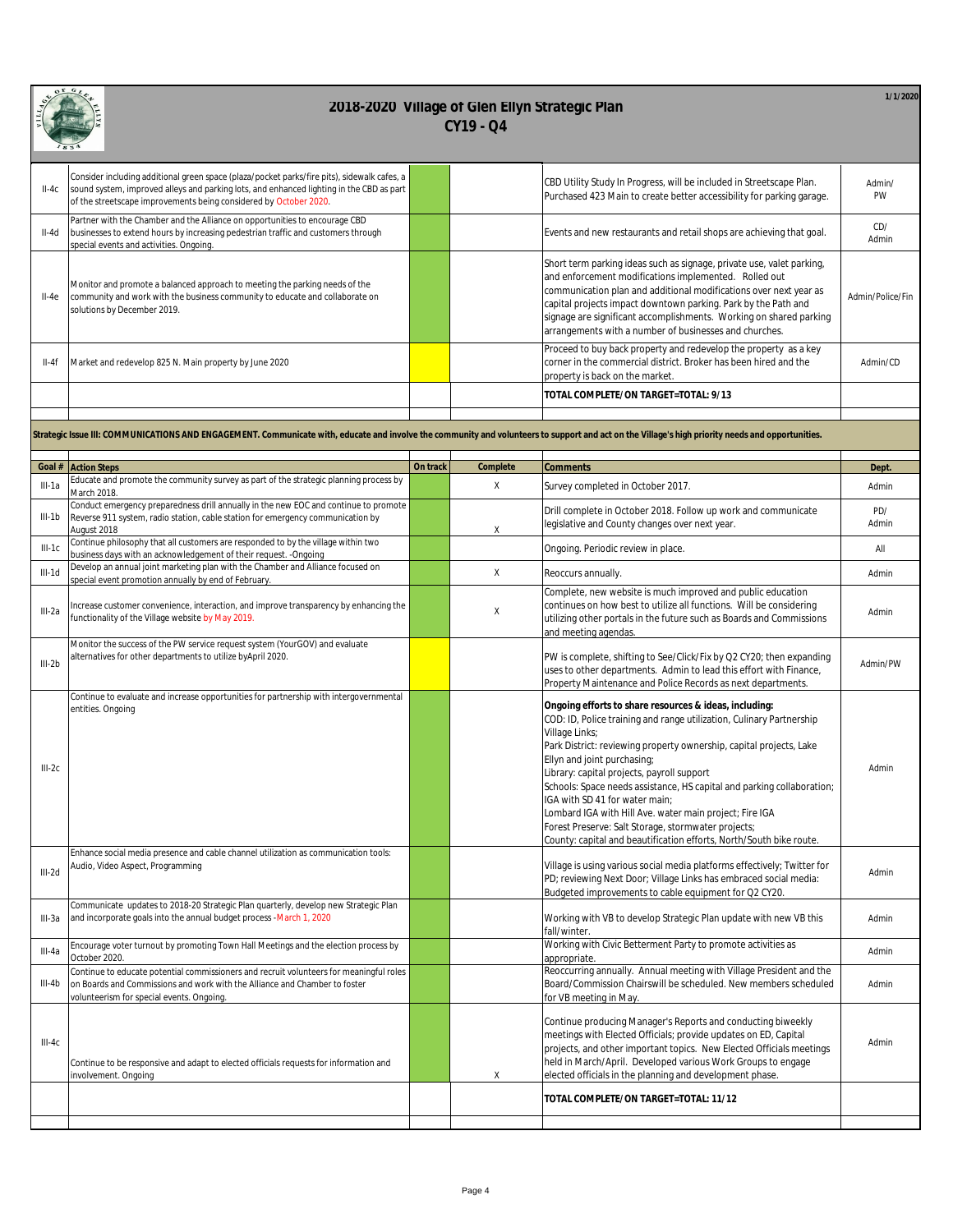

|         | Strategic Issue IV: FINANCIAL SUSTAINABILITY. Grow revenue and focus spending in line with anticipated resources to meet the highest priority needs and maintain the Village's AAA bond rating. Evaluate the feasibility of<br>consolidating operations, services, procedures, and common tasks within and across departments and explore cost sharing partnerships with intergovernmental groups and recommend changes as part of budget process annually                                                                                                       |          |          |                                                                                                                                                                                                                                                                                                                               |                   |  |  |
|---------|------------------------------------------------------------------------------------------------------------------------------------------------------------------------------------------------------------------------------------------------------------------------------------------------------------------------------------------------------------------------------------------------------------------------------------------------------------------------------------------------------------------------------------------------------------------|----------|----------|-------------------------------------------------------------------------------------------------------------------------------------------------------------------------------------------------------------------------------------------------------------------------------------------------------------------------------|-------------------|--|--|
|         | <b>Goal IV Action Steps</b>                                                                                                                                                                                                                                                                                                                                                                                                                                                                                                                                      | On track | Complete | <b>Comments</b>                                                                                                                                                                                                                                                                                                               | Dept.             |  |  |
| $IV-1a$ | Monitor state budget impacts and identify new revenue sources and grant opportunities<br>to address budget shortfalls including HRST increase and food and beverage tax:<br>*HRST Increase in June 2018<br>*No increase to W/S for 2019.<br>*New building permit fees went into effect on January 1, 2019 (Need to modify by Q4<br>CY19.)<br>*Food and Beverage Tax went into effect on March 1, 2019.<br>*EMS Contact (3 years) took effect July 2019<br>*Issuing 3 Series of Bonds (Series 1-Complete-2018; Series 2-fall-2020; Series 3-2022 if<br>necessary) |          | Χ        | Home Rule increase agreed to in 2018 budget, Food and Beverage Tax<br>approved for capital projects beginning March 2019. Plan to issue<br>bonds by end of year to pay for streetscape, parking garage, and Civic<br>Center renovations. Fees/Fines completed and being implemented.<br>W&S Rate Study to be started in CY19. | All               |  |  |
| IV-1b   | Periodically adjust Village fees and fines to be commensurate with the cost of providing<br>services by establishing gradual and appropriate increases in line with other communities<br>by October 2018.                                                                                                                                                                                                                                                                                                                                                        |          | Χ        | Building Permit, Parking, Business registration, parking fines, and<br>other fees/fines being considered and implemented.                                                                                                                                                                                                     | All               |  |  |
|         | IV-1c Evaluate opportunities to utilize technology to consolidate functions, streamline work<br>processes, and deliver services more efficiently and transition the IT department by<br>December 2019                                                                                                                                                                                                                                                                                                                                                            |          |          | Updating a Five-Year Plan; hires IT Director-retirement, complete<br>2019 goals including AP (delayed), building permit (delayed), LPR<br>cameras and parking kiosk projects, RMS/CAD through<br>DuComm/ETSB, and completed GIS projects including website<br>enhancements                                                    | All               |  |  |
| IV-1d   | Automate the Accounts Payable process by April 2020.                                                                                                                                                                                                                                                                                                                                                                                                                                                                                                             |          |          | Slow rollout continues, system working, but need Dashboard to be<br>implemented before we go 100%.                                                                                                                                                                                                                            | Finance/<br>Admin |  |  |
| IV-2a   | Develop a five-year Capital Improvement Plan (CIP) to guide future capital investment<br>and present to Village Board as part of annual budget process annually by August 2018.                                                                                                                                                                                                                                                                                                                                                                                  |          | χ        | Reoccurring annually. Presented to Village Board in September '19.                                                                                                                                                                                                                                                            | Finance/<br>Admin |  |  |
| $IV-2b$ | Complete annual five year forecast by October 2019.                                                                                                                                                                                                                                                                                                                                                                                                                                                                                                              |          | χ        | Reoccurring annually. Completed, reviewed by Finance Commission<br>and will be presented to VB at first budget workshop.                                                                                                                                                                                                      | Finance           |  |  |
| $IV-2c$ | Complete the Financial Scorecard by April 2020.                                                                                                                                                                                                                                                                                                                                                                                                                                                                                                                  |          |          | Fiannce Commission has reviewed at 2 meetigns. Scheduled for Q2<br><b>CY20</b>                                                                                                                                                                                                                                                | Finance           |  |  |
| $IV-2d$ | Receive the budget and audit awards from GFOA by October 1, 2019.                                                                                                                                                                                                                                                                                                                                                                                                                                                                                                |          | Χ        | Reoccurring annually.                                                                                                                                                                                                                                                                                                         | Finance           |  |  |
| $IV-2e$ | Review reserve policy for all funds by May 2018.                                                                                                                                                                                                                                                                                                                                                                                                                                                                                                                 |          | Χ        | Completed General Fund, W&S and Links/Reserve 22 were evaluated<br>and modified in 2018. Covered with Five year Forecast in 2019.                                                                                                                                                                                             | Finance           |  |  |
| lv-3a   | Create succession plans in all departments and continually review staffing allocation and<br>needs. - Ongoing                                                                                                                                                                                                                                                                                                                                                                                                                                                    |          | Χ        | Discussing internally.                                                                                                                                                                                                                                                                                                        | All               |  |  |
| $IV-3b$ | Foster training, continuing education, skill development, and cross-training for personnel<br>by October 1, 2020.                                                                                                                                                                                                                                                                                                                                                                                                                                                |          |          | Part of employee engagement assessment and scheduling customer<br>service training for all employees in Q2 CY20. Diversity and Ethics<br>training will be scheduled for Supervisor Team in 2020.                                                                                                                              | All               |  |  |
|         |                                                                                                                                                                                                                                                                                                                                                                                                                                                                                                                                                                  |          |          | TOTAL COMPLETE/ON TARGET=TOTAL: 10/11                                                                                                                                                                                                                                                                                         |                   |  |  |
|         |                                                                                                                                                                                                                                                                                                                                                                                                                                                                                                                                                                  |          |          |                                                                                                                                                                                                                                                                                                                               |                   |  |  |

**Strategic Issue V: Village Links/Reserve 22 mission is to enhance the quality of life in Glen Ellyn by offering outstanding recreational and dining opportunities, while providing storm water protection, at no costs to the taxpayer.**

|        | <b>Goal V</b> Action Steps                                                                                                                                                                                                                                                                                                                                                                                                                                                                                                                                                          | On Track | Complete | <b>Comments</b>                                                                                                                                                                                                                                                                                                                                                                                                                                                                                                                                                                                                                                                                                                           | Dept.                              |
|--------|-------------------------------------------------------------------------------------------------------------------------------------------------------------------------------------------------------------------------------------------------------------------------------------------------------------------------------------------------------------------------------------------------------------------------------------------------------------------------------------------------------------------------------------------------------------------------------------|----------|----------|---------------------------------------------------------------------------------------------------------------------------------------------------------------------------------------------------------------------------------------------------------------------------------------------------------------------------------------------------------------------------------------------------------------------------------------------------------------------------------------------------------------------------------------------------------------------------------------------------------------------------------------------------------------------------------------------------------------------------|------------------------------------|
| $V-1a$ | Generate profit to cover annual debt, execute CIP targets, build cash reserves, and meet<br>financial goals at the Village Links/Reserve 22 by January 1, 2020:<br>• Operating Revenues at \$3M in Golf; and \$2.5M in Food & Beverage including \$850K in<br>banquet sales<br>• Overall Operating Profits at 18% of Revenues, to cover debt, capital projects, and<br>maintain adequate cash reserves. Prime cost between 75% and 85%.<br>• Guest Satisfaction Rating at 4 or above, measured by online reviews, customer<br>satisfaction rating cards, and Secret Shopper program |          |          | Goal: Challenging year in CY18; need stronger golf year to carry over<br>into restaurant, for restaurant improvements to get results, grow off-<br>season business, maximize marketing potential, and ideally have a<br>solid spring. Banquet business still growing steadily; golf has stay<br>steady, but need more growth.<br>Result: After very slow spring, poor weather, improved marketing<br>efforts and took advantage of terrific weather this summer, highest<br>revenue months in June, July and August. Still falling short of reserve<br>policy, but debt will fall off in 2023. Customer Satisfaction Scores are<br>good; banquets business continues to grow, marketing efforts are<br>producing results. | Village Links-<br>Reserve 22       |
| $V-1h$ | Review reserve policy, future capital projects and determine a timeframe for possible<br>short-term investments in the facility by May, 2018.                                                                                                                                                                                                                                                                                                                                                                                                                                       |          | X        | Reviewed with Rec Commission in 2019, plan for next few years.                                                                                                                                                                                                                                                                                                                                                                                                                                                                                                                                                                                                                                                            | Admin/Village Links-<br>Reserve 22 |
| $V-1c$ | Evaluate catering and take-out programs as way to grow business by January 2020.                                                                                                                                                                                                                                                                                                                                                                                                                                                                                                    |          |          | Take out program will be enhanced with new app (Chow Now) ;<br>waiting on researching catering program.                                                                                                                                                                                                                                                                                                                                                                                                                                                                                                                                                                                                                   | Village Links-<br>Reserve 22       |
| $V-1d$ | Develop a sales & marketing team to maximize capacity of banquet business, with a goal<br>of reaching \$1M in banquet sales by December 2020.                                                                                                                                                                                                                                                                                                                                                                                                                                       |          |          | Hired new Marketing Strategist who is implementing new marketing<br>plan developed by our consultant and evaluating hiring sales force.<br>Sales Plan and execution to begin in March 2020.                                                                                                                                                                                                                                                                                                                                                                                                                                                                                                                               | Admin/Village Links-<br>Reserve 22 |